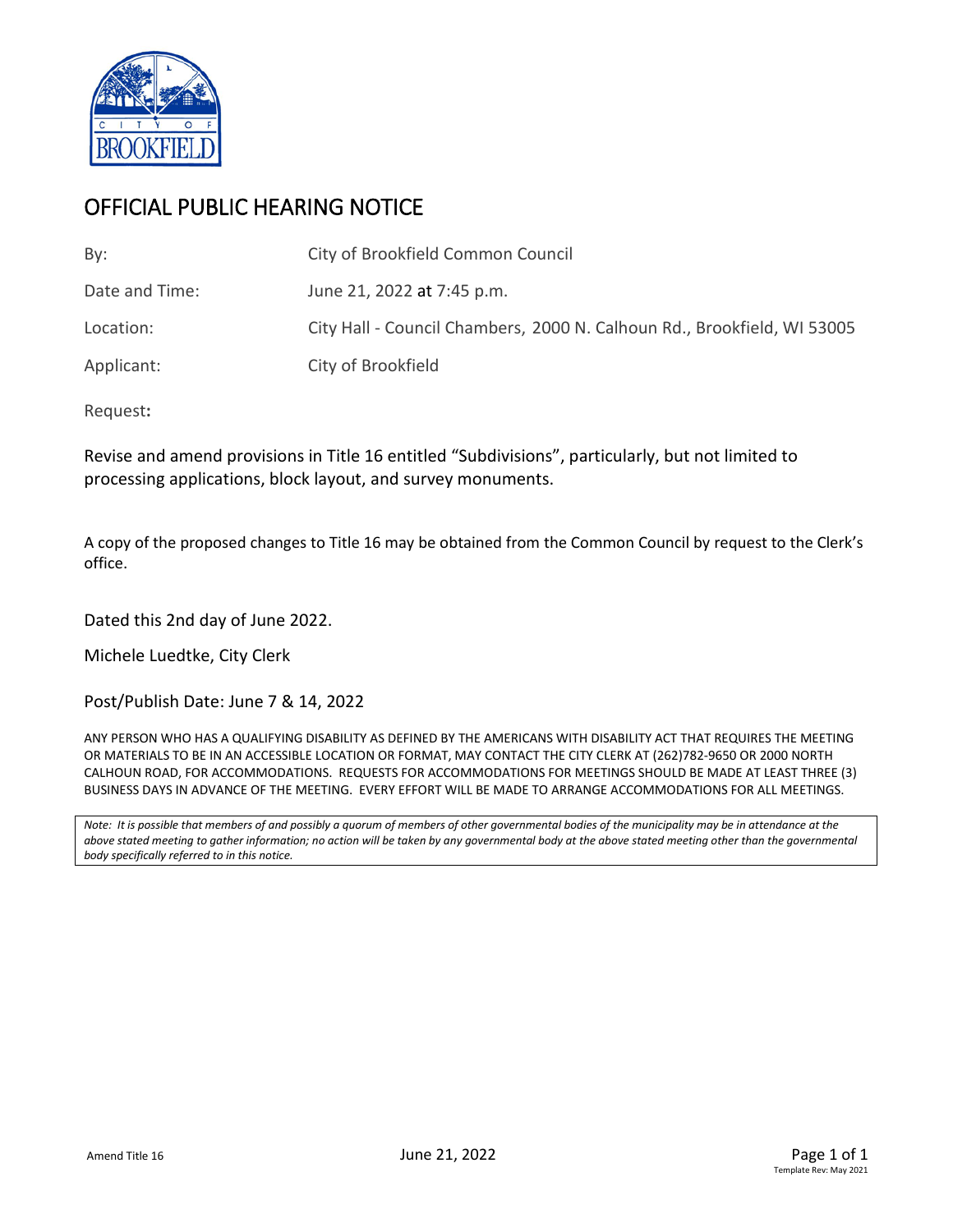

## Scheduled for June 21, 2022

PROPOSAL: Amend the Title 16, "Subdivisions", City of Brookfield Code, to refine procedures and correct errors and inconsistencies, including any additional sections as necessary. All proposals here are subject to further editing for clarity and continuity before action by the Plan Commission or Common Council.

#### **3.28.010 Schedule of development fees and fiscal securities**.

JJ. The fee for the City Attorney's review of each new or amended developer's agreement under Section [17.08.030](https://www.codepublishing.com/WI/Brookfield/#!/Brookfield17/Brookfield1708.html#17.08.030) or subdivider's agreement under Section [16.04.040](https://www.codepublishing.com/WI/Brookfield/#!/Brookfield16/Brookfield1604.html#16.04.040) shall be \$180.00 per hour.

KK. The fee for engineering review of a subdivider's or development agreement, PDD general or specific plan, new or revised plan and method of operation, preliminary or final plat, or preliminary concept mapsurvey or certified survey map shall be one hundred ten dollars (\$110.00) per hour.

VV. The fee for public works inspection is per hour based on wages and benefits.

#### **16.04.020 Definitions.**

As used in this chapterTitle 16:

### "Front" or "frontage" means the side or part of a parcel that abuts a public street and provides the primary access.

16.04.040 Subdivider's agreements.

A. When Required. A subdivider's or amended subdivider's agreement is required to be executed by the City and the subdivider before for the final approval is given ofor anyll subdivision plats of subdivisions or amendments thereto or<sub>r</sub> land reconfigurations that include construction and installation, and/or dedication of public improvements and/or maintenance, reconstruction, or reinstallation of public improvements previously dedicated.

B. A subdivider shall not commence construction on public improvements until the City Engineer has provided written authorization to start work as provided in Section [16.20.040\(](https://www.codepublishing.com/WI/Brookfield/#!/Brookfield16/Brookfield1620.html#16.20.040)A). The City Engineer will not issue the authorization until the City has executed the subdivider's agreement, among other things.

C. Procedure.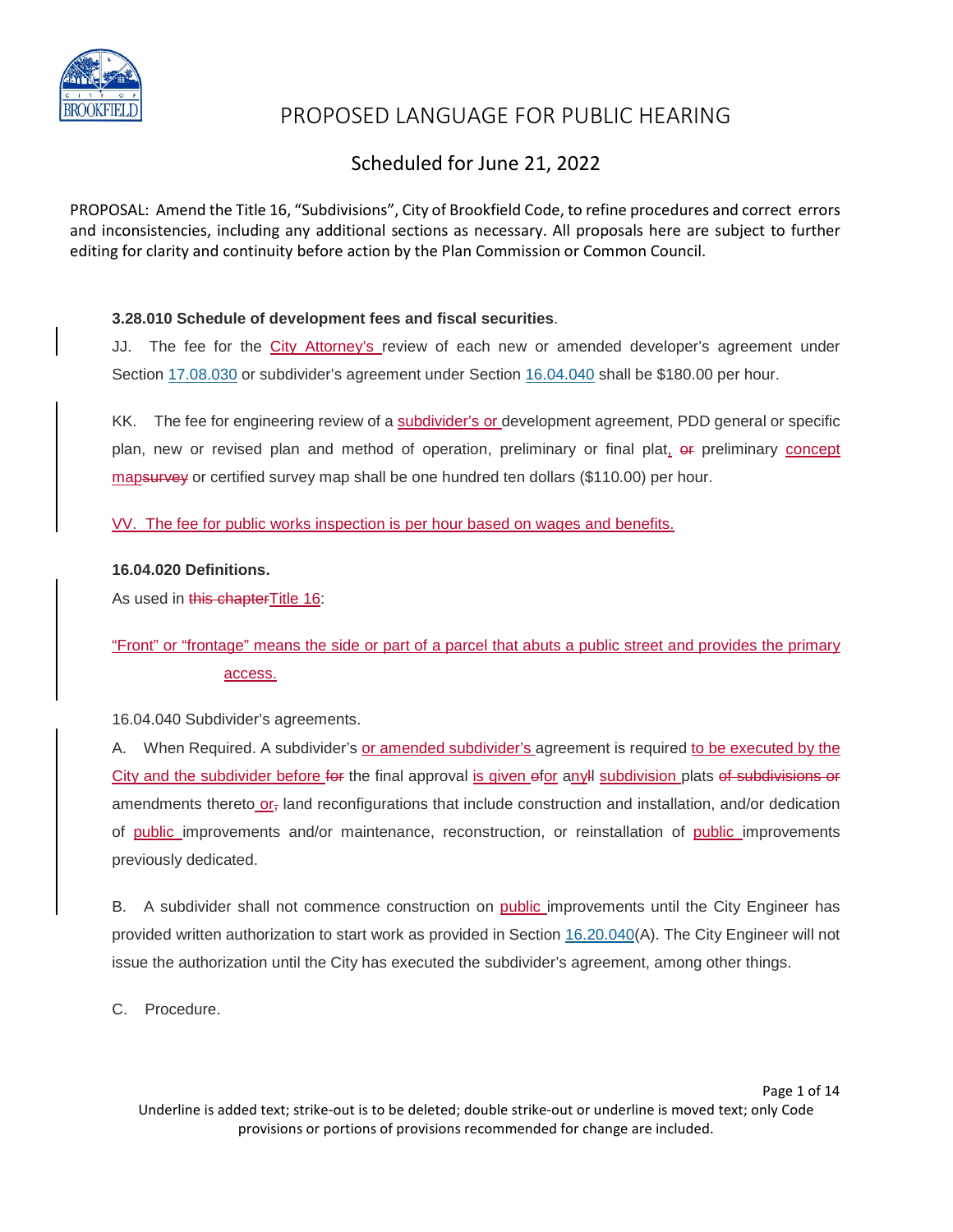

### Scheduled for June 21, 2022

PROPOSAL: Amend the Title 16, "Subdivisions", City of Brookfield Code, to refine procedures and correct errors and inconsistencies, including any additional sections as necessary. All proposals here are subject to further editing for clarity and continuity before action by the Plan Commission or Common Council.

> 1. New Subdividers' Agreements fees. Upon submitting a preliminary final plat, or preliminary concept mapcertified survey map, or amendment to a subdivider's agreement, the subdivider shall pay the *agreement* fees for a new subdivider's agreement as specified in Section [3.28.010\(](https://www.codepublishing.com/WI/Brookfield/#!/Brookfield03/Brookfield0328.html#3.28.010)S).

> 2. Amended Subdividers' Agreements. Upon requesting an amendment to a subdivider's agreement, the subdivider shall pay the fee as specified in or Section [3.28.010\(](https://www.codepublishing.com/WI/Brookfield/#!/Brookfield03/Brookfield0328.html#3.28.010)T).

> 32. The subdivider shall pay all other fees associated with a subdivider's agreement and improvements, including, but not limited to: fees for recording, City staff reviews as set forth in Section [3.28.010,](https://www.codepublishing.com/WI/Brookfield/#!/Brookfield03/Brookfield0328.html#3.28.010) stormwater plan-reviewapplication, landscape plan review, plats, certified survey maps, preliminary concept maps, street signs, public improvements inspections, and any other fee required by the code. The following foos shall be paid before the City will execute the agreement: plats, certified survey maps, recording, staff review, plan review, and street signs. All other fees shall be paid within 30 days of billing.

> 3. The City will not execute the agreement until after the applicant has done so and  $\pm$ the following fees shall be paid before the City will execute the agreement: plats, certified survey maps, recording, staff review, plan review, and street signs. All other fees shall must be paid within 30 days of billing.

#### **16.12.010 Pre-application conference.**

A. Prior to filing an application for a preliminary plat or a preliminary concept map…,. Such informal evaluation is not binding upon the applicant or the City, but is intended to serves as a guide to the subdivider in making the application and advising the subdivider in…

1. A location map showing the relationship of the proposed subdivision to existing community facilities which serve or influence it. These shall include development names and locations; major streets; public transportation lines; shopping centers; elementary and high-public and private k-12 schools;....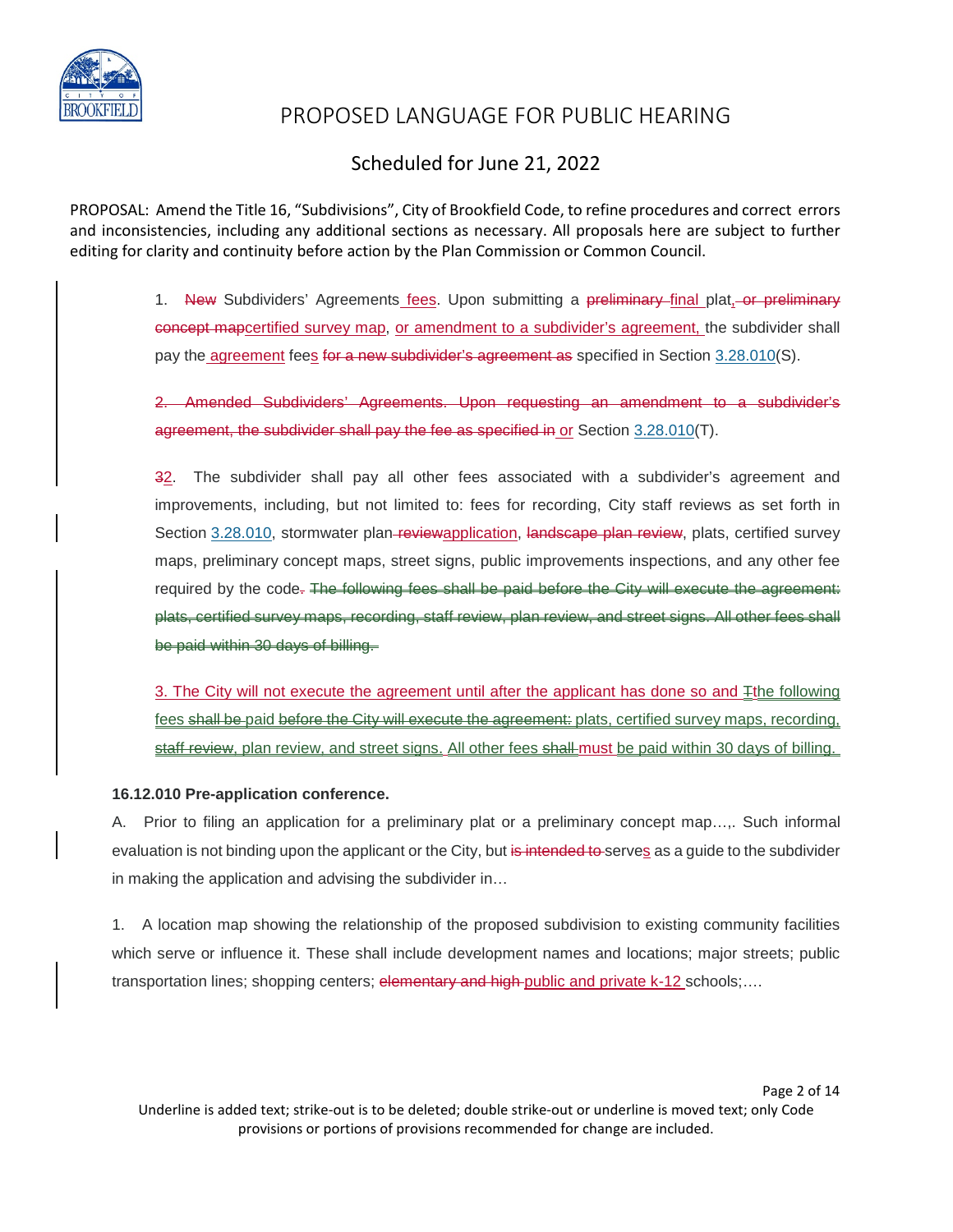

## Scheduled for June 21, 2022

PROPOSAL: Amend the Title 16, "Subdivisions", City of Brookfield Code, to refine procedures and correct errors and inconsistencies, including any additional sections as necessary. All proposals here are subject to further editing for clarity and continuity before action by the Plan Commission or Common Council.

2. Information including data on existing .... such as number of residential lots, typical lot width and depth, business areas, playgrounds, park area and other public areas, landscaping, proposed protective covenants, and proposed utilities and street improvements.

### **16.12.015 Plat and Certified Survey approval process. [1](#page-3-0)**

A. Preliminary submissions.

1. The City Engineer and Director of Community Development shall check all submissions for conformity with Sections [236.13,](https://docs.legis.wisconsin.gov/document/statutes/236.13) 236.34 and 236.45, Wisconsin Statutes, the official map, and the standards and requirements set forth in this code.

2. After review of the preliminary submissions, the Director of Community Development shall advise the Plan Commission as to what public improvements should be required, if any, and whether the preliminary submission should be approved, approved conditionally or rejected and the reasons therefore. The Plan Commission shall make a recommendation to the Common Council. Within 90 days of preliminary submission, or a longer period of time upon written agreement with the subdivider, and taking into account the Plan Commission's recommendation, the Common Council shall establish the improvements needed for the subdivision and approve, approve conditionally, or reject the preliminary submission. The Director of Community Development shall notify the subdivider, in writing, of any conditions of approval or the reasons for rejection.

B. Final submissions

1. The City Engineer and Director of Community Development shall check final submissions as to their conformity with Section [236.13,](https://docs.legis.wisconsin.gov/document/statutes/236.13) Wisconsin Statutes, conformity with preliminary submissions and any conditions of approval.

Page 3 of 14

<span id="page-3-0"></span> $1$  This provision combines the process set forth 4 times in the current Title 16, which in each case is identical (§16.12.020.C. & D.; §16.12.030.C. & D.; §16.12.040.C. 2. & 3.; and §16.12.040.C.5. & G.) , and makes the standards of approval from the CSM applicable to plats as well.

Underline is added text; strike-out is to be deleted; double strike-out or underline is moved text; only Code provisions or portions of provisions recommended for change are included.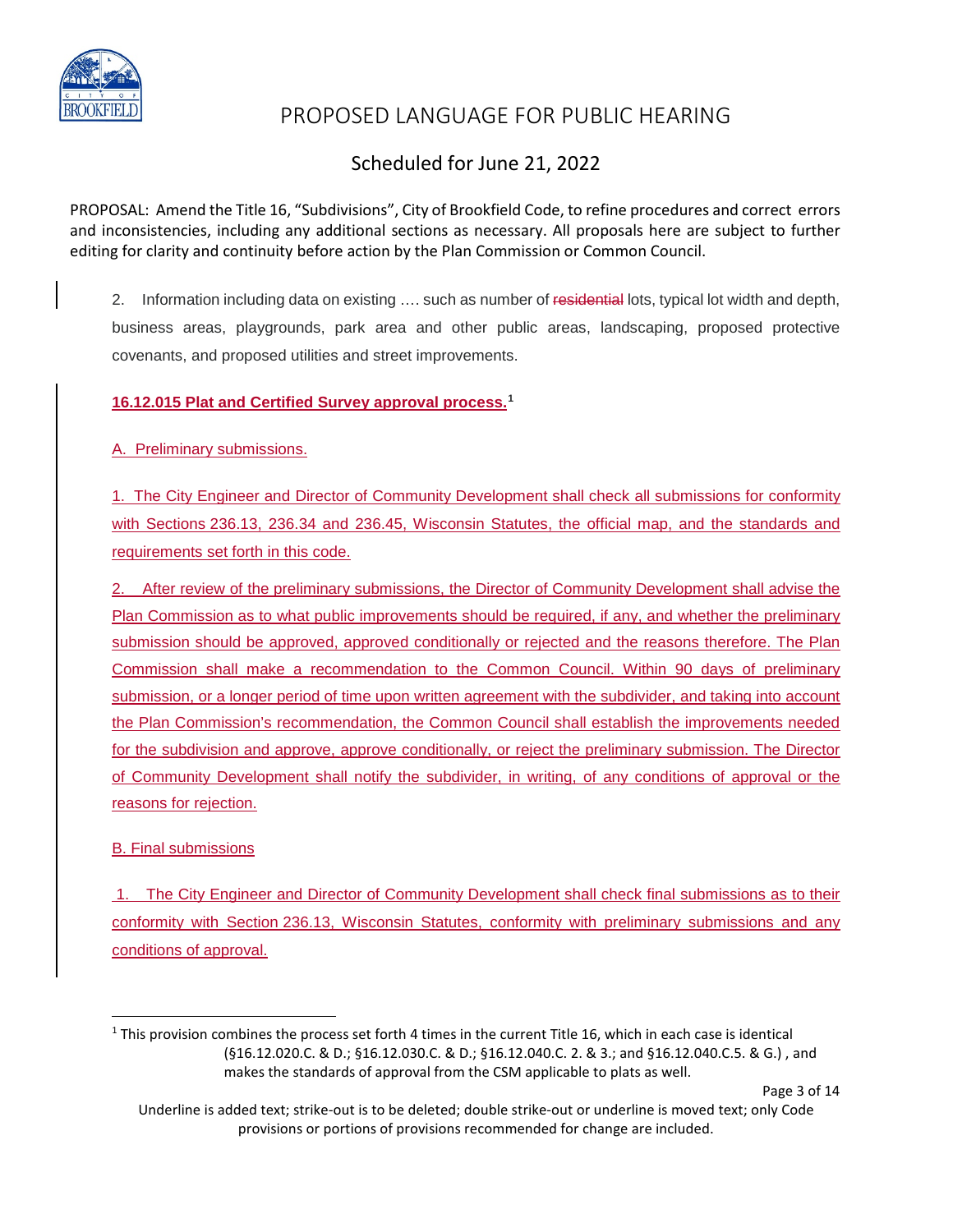

## Scheduled for June 21, 2022

PROPOSAL: Amend the Title 16, "Subdivisions", City of Brookfield Code, to refine procedures and correct errors and inconsistencies, including any additional sections as necessary. All proposals here are subject to further editing for clarity and continuity before action by the Plan Commission or Common Council.

2. After review of the final submission, the Director of Community Development shall advise the Plan Commission as to whether the final submission should be accepted or rejected based on its conformity with the preliminary submission and any conditions. The Plan Commission shall make a recommendation to the Common Council. Within 60 days of final submission, or a longer period of time upon written agreement with the subdivider, the Common Council shall approve the final submission if in conformity with the preliminary submissions or conditions or reject the final plat if it is not in compliance. If the final plat is rejected, the Director of Community Development shall notify the subdivider of the reasons therefor in writing.

C. Standards.[2](#page-4-0)

1. All land reconfigurations shall adhere to the official map and the standards and requirements set forth in this code; and

2. The land reconfiguration does not result in the deterioration of any natural environment such as a wetland or floodplain per an expert opinion procured and paid for by the subdivider if a wetland or floodplain exists on the parcel or is adjacent

3. If the land reconfiguration lies within a platted subdivision the following also apply:

a. The land reconfiguration should be in relationship to the average size and width of existing lots in the subdivision. If the average size and width of the lots contained within the subdivision exceed current minimum dimensions required in the subdivision and zoning codes, this subsection supersedes those provisions; and

b. The land reconfiguration does not create a material and detrimental departure from the prevailing lot configuration of the subdivision; and

Page 4 of 14

<span id="page-4-0"></span><sup>&</sup>lt;sup>2</sup> If combining the process is acceptable, this subsection consists of the standards from the CSM process and making applicable to plats as well. If approved, this provision will need further editing to make it apply to both processes.

Underline is added text; strike-out is to be deleted; double strike-out or underline is moved text; only Code provisions or portions of provisions recommended for change are included.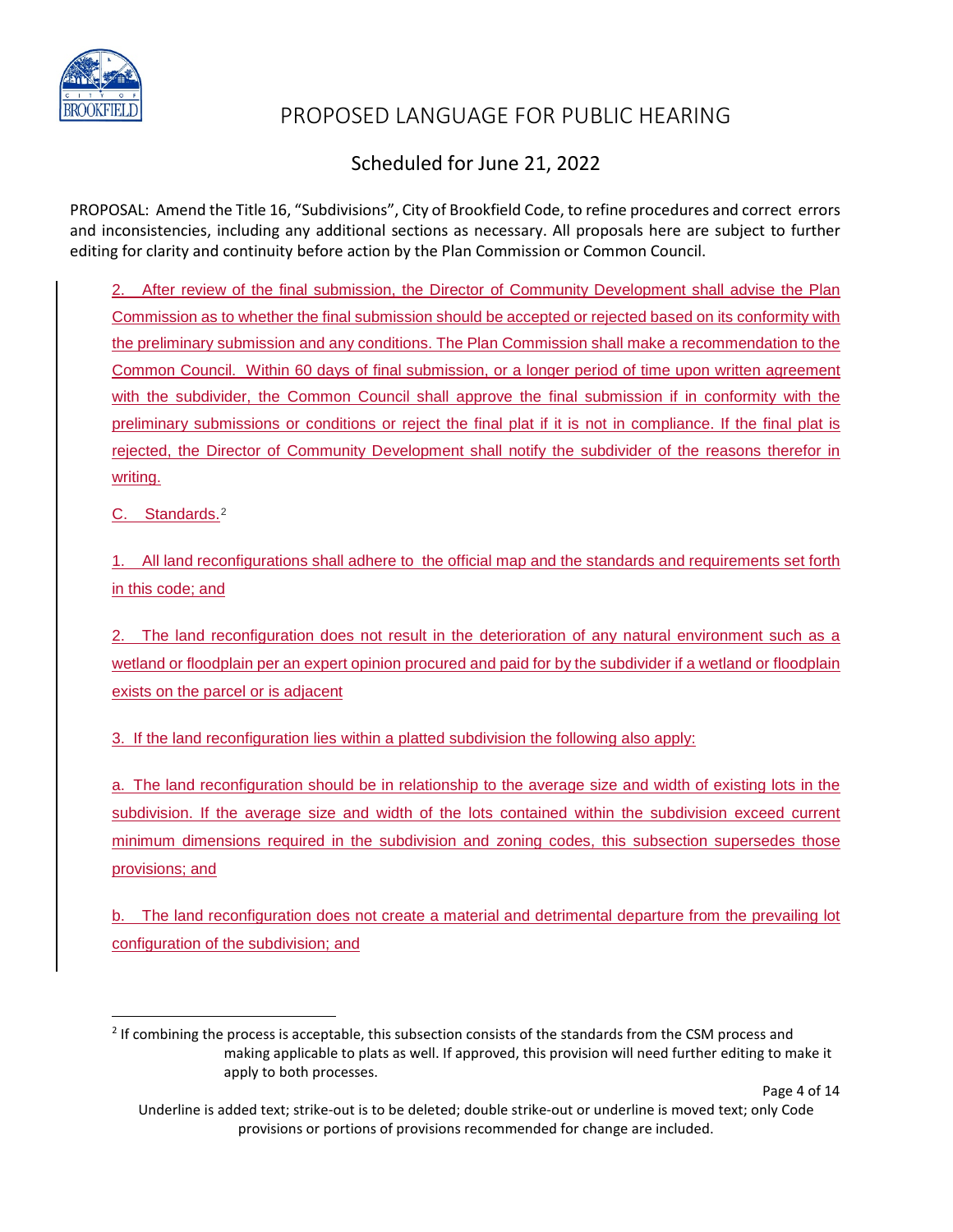

### Scheduled for June 21, 2022

PROPOSAL: Amend the Title 16, "Subdivisions", City of Brookfield Code, to refine procedures and correct errors and inconsistencies, including any additional sections as necessary. All proposals here are subject to further editing for clarity and continuity before action by the Plan Commission or Common Council.

c.. The land reconfiguration does not unfavorably impact the public utilities in the subdivision or create drainage problems.

### **16.12.020 Preliminary plat.**

A. Before submitting a final plat for approval, the subdivider must receive preliminary plat approval. To obtain preliminary plat approval, the subdivider must file a complete written application on the City's form with the Director of Community Development, along with a preliminary plat<sub>i</sub>, public improvement construction plans in accordance with Chapter 16.20 $_{71}$ ; the application fee set forth in Section 3.28.010(FF) $_{71}$ a completed checklist on City Form P-1, which contains of all the requirements necessary for the preliminary plat submittal<sub> $\vec{i}$ </sub> and a title abstract in compliance with Section 16.12.050; a wetland delineation report, if wetlands are shown on the property in the Wisconsin Wetland Inventory maps; and -a variance request from the provisions of Chapter 16.16, if applicable. An application is not complete and the statutory time frame for review does not start until all items have been submitted. The preliminary plat shall comply with Section 236.13(1), Wisconsin Statutes, the official map, and the requirements set forth in the Brookfield Municipal Code.

B. The preliminary plat shall comply with Section 236.13(1), Wisconsin Statutes, the official map, the comprehensive plan, and the standards and requirements set forth in the Brookfield Municipal Code.

The preliminary plat shall be drawn and designed in accordance with the City's design-standards as contained in the City's Public Infrastructure and Development Handbook and this title and shall legibly and accurately describe and depict the following:

3. The name, and address, phone number and e-mail address for of the property owner, the subdivider, and the engineer or surveyor preparing the plat;

5. A small scale drawing of the section or government subdivision of the section in which the subdivision lies, with the location of the subdivision indicated thereon;

Page 5 of 14 Underline is added text; strike-out is to be deleted; double strike-out or underline is moved text; only Code provisions or portions of provisions recommended for change are included.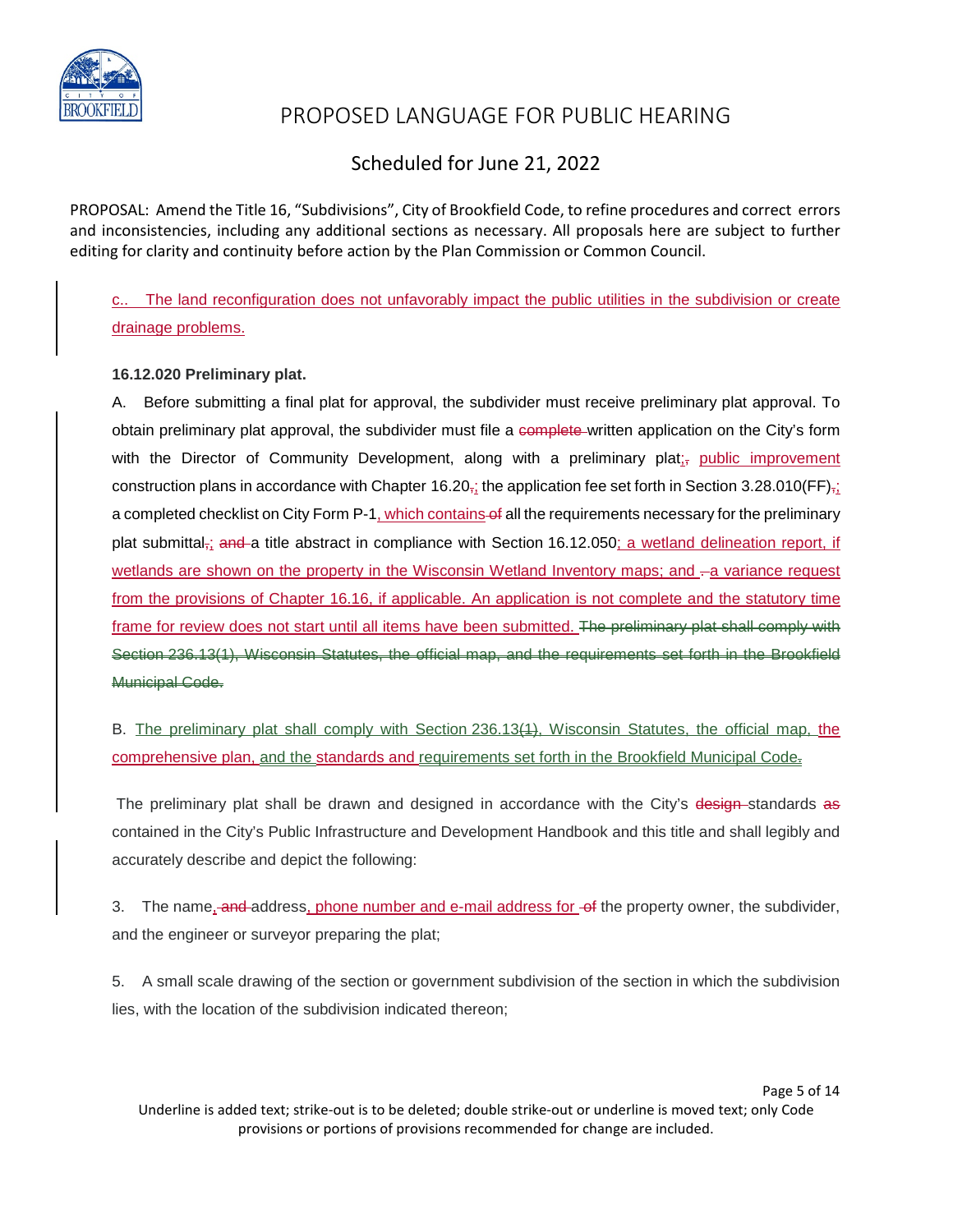

### Scheduled for June 21, 2022

PROPOSAL: Amend the Title 16, "Subdivisions", City of Brookfield Code, to refine procedures and correct errors and inconsistencies, including any additional sections as necessary. All proposals here are subject to further editing for clarity and continuity before action by the Plan Commission or Common Council.

8. The parcel's Zzoning on, or proposed zoning if change is requested, -and the zoning for parcels adjacent to the subdivision, including the offset and setback lines for the lots. Include this information in a table format as well;

9. Any of the following that are within 300 feet of the proposed subdivision or on abutting property owned and controlled by the subdivider: Llocation, widths, and names of existing and platted streets, alleys, or other public ways and easements; railroad and utility rights-of-way; parks and playgrounds; cemeteries; watercourses; drainageways; environmental corridors including wetland and floodland locations; permanent buildings; and bridges within 300 feet of the proposed subdivision or on property owned or controlled by the subdivider;

10. The water elevations of adjoining lakes or streams at the date of the survey and the approximate high and low water elevations of such lakes or streams. All elevations shall be referred to NAVD 88 (2011) datum, and must be notated per the methods in Wis. Stats. §236.025;

C.[3](#page-6-0) The City Engineer and Director of Community Development shall check the preliminary plat as to its conformity with Section 236.13, Wisconsin Statutes, the official map, comprehensive plan, and the standards and requirements set forth in this code.

D.<sup>[4](#page-6-1)</sup> After review of the preliminary plat, the Director of Community Development shall advise the Plan Commission and Common Council about what public improvements should be required and whether the preliminary plat should be acceptedapproved, rejected, or approved conditionally and the reasons therefore and what improvements should be required. The Plan Commission shall make a recommendation to the Common Council. Within 90 days of submission, unless the time is extended in writing by the subdivider, and taking into account the Plan Commission's recommendation, the Common Council shall establish the public improvements needed for the subdivision and approve, approve conditionally, or reject the preliminary plat and establish the improvements needed for the subdivision. The Director of Community Development shall notify the subdivider, in writing, of any conditions of approval or the reasons for rejection.

Page 6 of 14

<span id="page-6-0"></span><sup>&</sup>lt;sup>3</sup> See footnote 1.

<span id="page-6-1"></span><sup>4</sup> Ditto.

Underline is added text; strike-out is to be deleted; double strike-out or underline is moved text; only Code provisions or portions of provisions recommended for change are included.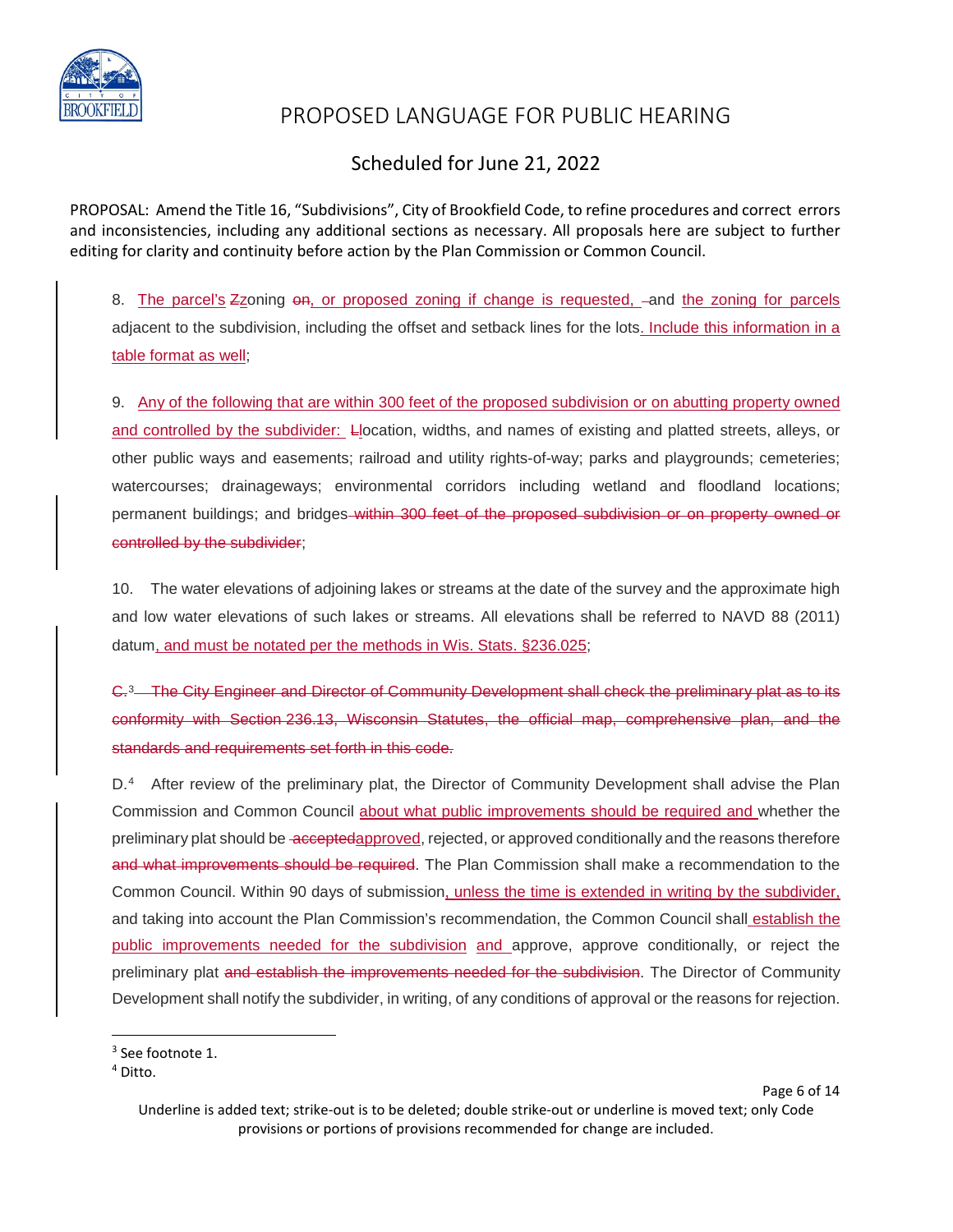

### Scheduled for June 21, 2022

PROPOSAL: Amend the Title 16, "Subdivisions", City of Brookfield Code, to refine procedures and correct errors and inconsistencies, including any additional sections as necessary. All proposals here are subject to further editing for clarity and continuity before action by the Plan Commission or Common Council.

### **16.12.030 Final plat.**

A. To obtain final plat approval, Ao later than 36 months after approval of the preliminary plat, unless the Common Council approves an extension of time, a subdivider shall submit a written application for final plat review; a final plat<sub>i</sub>, the application final plat fee set forth in Section 3.28.010(II); and a completed checklist on City Form No. P-2, which containsef all the requirements necessary for the final plat submittal; public improvement as-built plans, lien waivers and dedication agreement or security for construction or alteration of public improvements and the subdivider's agreement fee (if any), no later than 36 months after approval of the preliminary plat, unless the Common Council approves an extension of time to the Director of Community Development upon either of the following occurrences:

1. Completion of all public improvements required as part of the preliminary plat, submission of lien waivers for all of the construction work to the public improvements, the dedication agreement, and the payment of all fees required by this code; or

2. The posting of a security for the construction and/or alteration of public improvements within a reasonable time as set forth in Section 16.20.010.

C.[5](#page-7-0) The City Engineer and Director of Community Development shall check the final plat as to its conformity with Section 236.13, Wisconsin Statutes, its conformity to the preliminary plat and any conditions of approval, the official map, the comprehensive plan, and the standards and requirements set forth in this code.

D.<sup>[6](#page-7-1)</sup> After review of the final plat, the Director of Community Development shall advise the Plan Commission and Common Council whether the final plat should be approved, approved conditionally, accepted or rejected based on it's conformance with the preliminary platthe factors set forth in subsection (C) of this section. The Plan Commission shall make a recommendation to the Common Council. Within 60 days of submission or a longer period of time upon written agreement with the subdivider, the Plan

<span id="page-7-0"></span><sup>&</sup>lt;sup>5</sup> See footnote 1.

<span id="page-7-1"></span><sup>6</sup> Ditto.

Underline is added text; strike-out is to be deleted; double strike-out or underline is moved text; only Code provisions or portions of provisions recommended for change are included.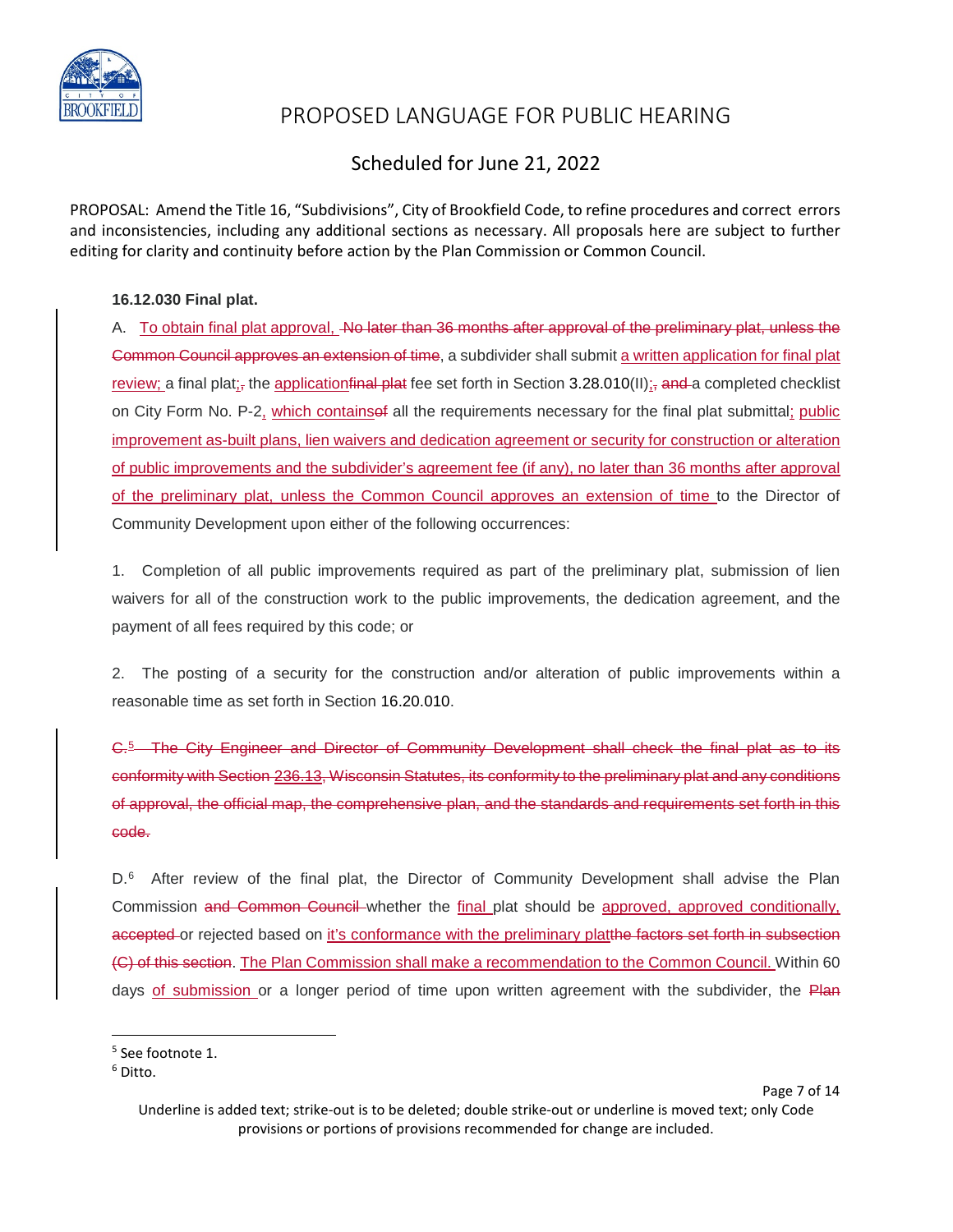

## Scheduled for June 21, 2022

PROPOSAL: Amend the Title 16, "Subdivisions", City of Brookfield Code, to refine procedures and correct errors and inconsistencies, including any additional sections as necessary. All proposals here are subject to further editing for clarity and continuity before action by the Plan Commission or Common Council.

Commission and Common Council shall approve the final plat if it is in compliance with subsection (C) of this section conformity with the preliminary plat, approve conditionally, or reject the final plat if it is not in compliance. If the final plat is rejected, the Director of Community Development shall notify the subdivider of the reasons therefor in writing.

### **16.12.040 Land reconfigurations by certified survey maps.**

### A. Intent and PurposeRequired.

13. Since the composition, size, width, and layout of previously platted residential lots were created due to factors such as the need for adequate acreage for the operation of on-site sanitary sewage systems, character of the subdivision sought by the original subdivider, the existence of areas of existing topography, of natural vegetation, and other similar conditions or needs, in addition to subsections (B)(1) through (3) of this section, to maintain the integrity, composition, and character of the surrounding subdivision; to avoid intensifying the use of public utilities; to preserve existing topography and natural vegetation; and to maintain appropriate drainage; a subdivider may only reconfigure previously platted residential lots in compliance with the standards set forth in this title.

12. Any land reconfiguration other than a subdivision must be done through a certified survey map.

a2. If the reconfiguration results in a residual parcel in excess of three acres not intended for immediate sale or other conveyance the residual parcel must be shown on the map.  $\pm$ The Director of Community Development may waive thise requirement for inclusion of the residual parcel in the certified survey map in which case a supplementary survey and map conforming to the minimum standards for property surveys in Chapter A-E7 of the Wisconsin Administrative Code shall be attached showing the relationship of the residual parcel to the parcels being subdivided.

B. Standards<sup>[7](#page-8-0)</sup>.

<span id="page-8-0"></span><sup>&</sup>lt;sup>7</sup> See footnote 2.

Underline is added text; strike-out is to be deleted; double strike-out or underline is moved text; only Code provisions or portions of provisions recommended for change are included.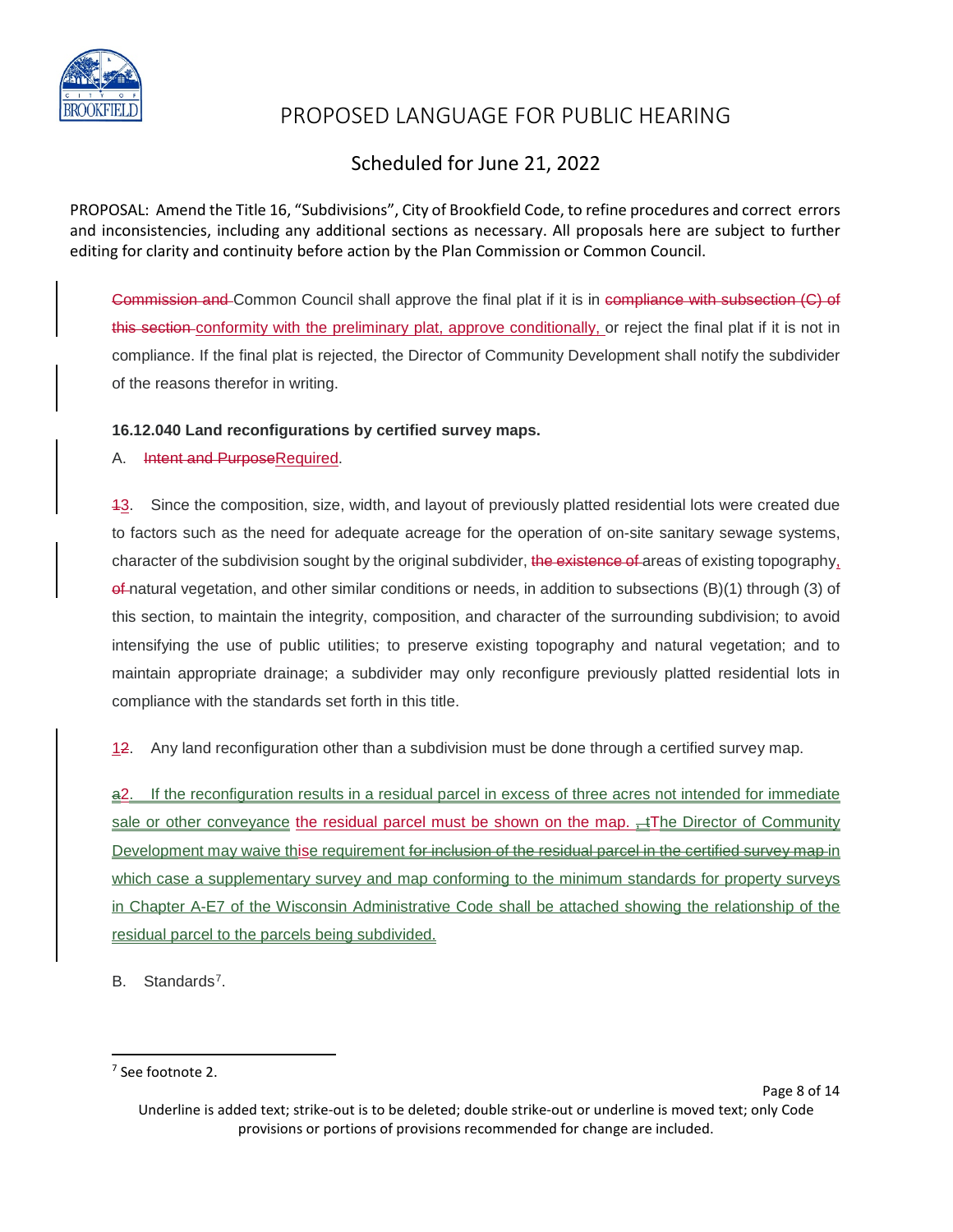

## Scheduled for June 21, 2022

PROPOSAL: Amend the Title 16, "Subdivisions", City of Brookfield Code, to refine procedures and correct errors and inconsistencies, including any additional sections as necessary. All proposals here are subject to further editing for clarity and continuity before action by the Plan Commission or Common Council.

1. All land reconfigurations shall adhere to the intent and objectives of the comprehensive plan, the official map, and the standards and requirements set forth in this code; and

The land reconfiguration does not result in the deterioration of any natural environment such as a wetland or floodplain per an expert opinion procured and paid for by the subdivider if a wetland or floodplain exists on the parcel or is adjacent

23. If the land reconfiguration lies within a subdivision the following also apply:

a. The land reconfiguration should be logical in relationship to the average size and width of existing lots in the subdivision. If the average size and width of the lots contained within the subdivision exceed current minimum dimensions required in the subdivision and zoning codes, this subsection supersedes those provisions; and

3b. The land reconfiguration does not create a material and detrimental departure from the prevailing lot configuration of the subdivision; and

4. The land reconfiguration does not result in the deterioration of any natural environment such as a wetland or floodplain per an expert opinion procured and paid for by the subdivider; and

 $\overline{6c}$ . The land reconfiguration does not unfavorably impact the public utilities in the subdivision or create drainage problems; and

6. The land reconfiguration does not materially alter the existing topography and natural vegetation in the subdivision.

C. Preliminary Concept Map. Prior to filing an application for a certified survey map, the subdivider shall file an application for a preliminary concept map review, along with the application fee set forth in Section 3.28.010(GG), a completed checklist on City Form No. LR-1 of all the requirements necessary for the submittal, public improvement construction plans in accordance with Chapter 16.20, if applicable, a title abstract in compliance with Section 16.12.050, a wetland delineation report, if wetlands are shown on the

Page 9 of 14

Underline is added text; strike-out is to be deleted; double strike-out or underline is moved text; only Code provisions or portions of provisions recommended for change are included.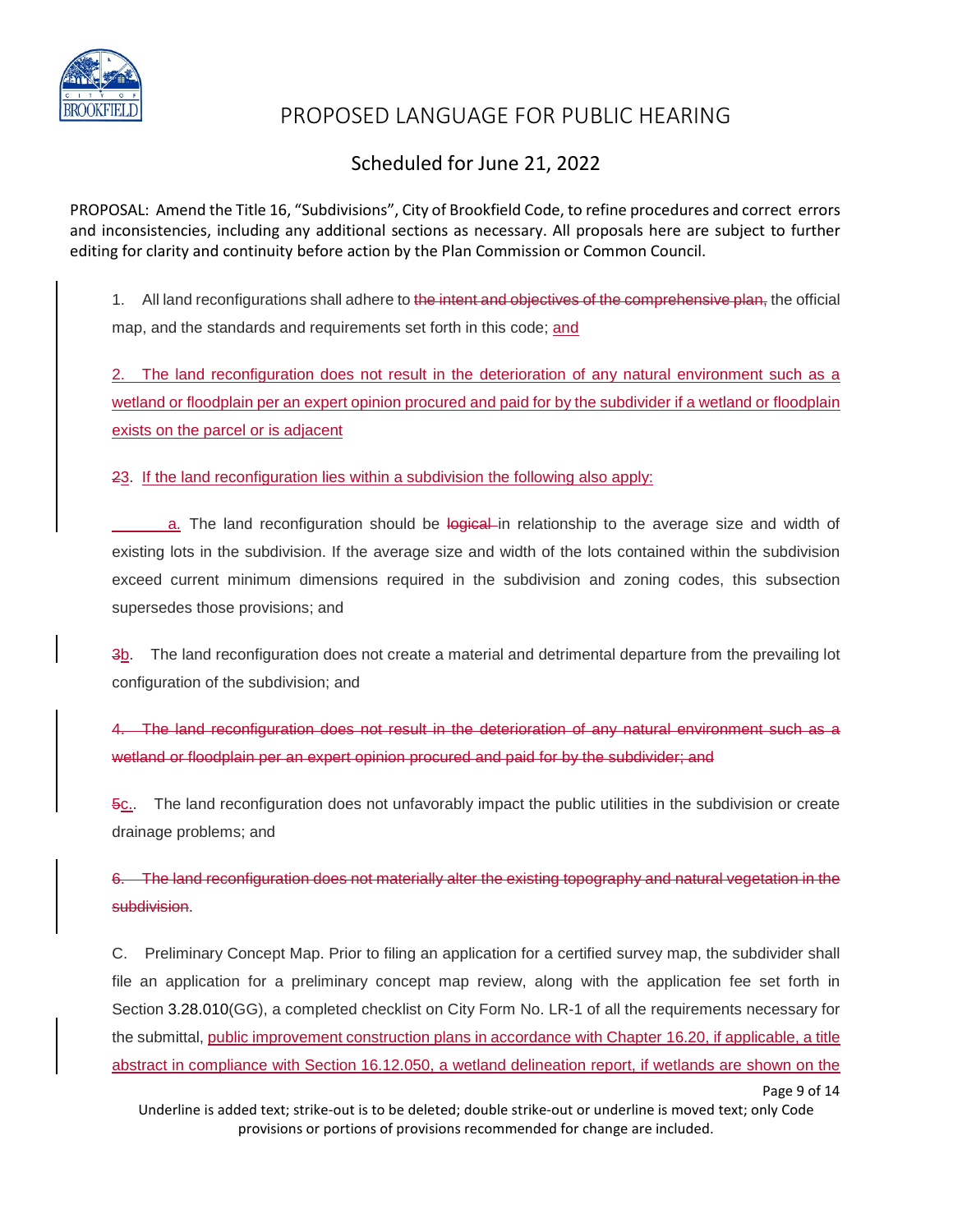

### Scheduled for June 21, 2022

PROPOSAL: Amend the Title 16, "Subdivisions", City of Brookfield Code, to refine procedures and correct errors and inconsistencies, including any additional sections as necessary. All proposals here are subject to further editing for clarity and continuity before action by the Plan Commission or Common Council.

property in the Wisconsin Wetland Inventory maps, and a preliminary concept map containing the information set forth in subsection (C)(1) of this section.

2.[8](#page-10-0) The Director of Community Development and City Engineer shall check the preliminary concept map as to its conformity with **Sections 236.34 and 236.45, Wisconsin Statutes**, the official map, the comprehensive plan, and the standards and requirements set forth in this code.

3.[9](#page-10-1) After review of the preliminary concept map, the Director of Community Development shall advise the Plan Commission and Common Council about what public improvements should be required and whether the preliminary concept map should be acceptapproved, rejected, or approved conditionally based on the factors set for the in subsection (B) and the reasons therefor and what improvements should be required. The Plan Commission shall make a recommendation to the Common Council. Within 90 days of submission, unless the time is extended in writing by the subdivider, and taking into account the Plan Commission's recommendation, the Common Council shall establish the improvements needed for the subdivision and approve, approve conditionally, or reject the preliminary concept map and establish the improvements needed for the subdivision. The Director of Community Development shall notify the subdivider, in writing, of any conditions of approval or the reasons for rejection.

#### 416.12.045. Certified Survey Map.

A. No later than 36 months after approval of the preliminary concept map, unless the Common Council approves an extension of time, a subdivider shall submit a certified survey map, the certified survey map fee set forth in Section 3.28.010(HH), and a completed checklist on City Form No. CSM-1 of all the requirements necessary for the certified survey map submittal to the Director of Community Development. The certified survey map shall be in recordable format as prescribed by the Waukesha County Register of Deeds, shall legibly and accurately describe and depict the information required in Section 236.34, Wisconsin Statutes, and shall be accompanied by a title report in compliance with Section 16.12.050.

Page 10 of 14

<span id="page-10-0"></span> $8$  To be deleted if proposal at footnote 1 is acceptable.

<span id="page-10-1"></span><sup>&</sup>lt;sup>9</sup> Ditto.

Underline is added text; strike-out is to be deleted; double strike-out or underline is moved text; only Code provisions or portions of provisions recommended for change are included.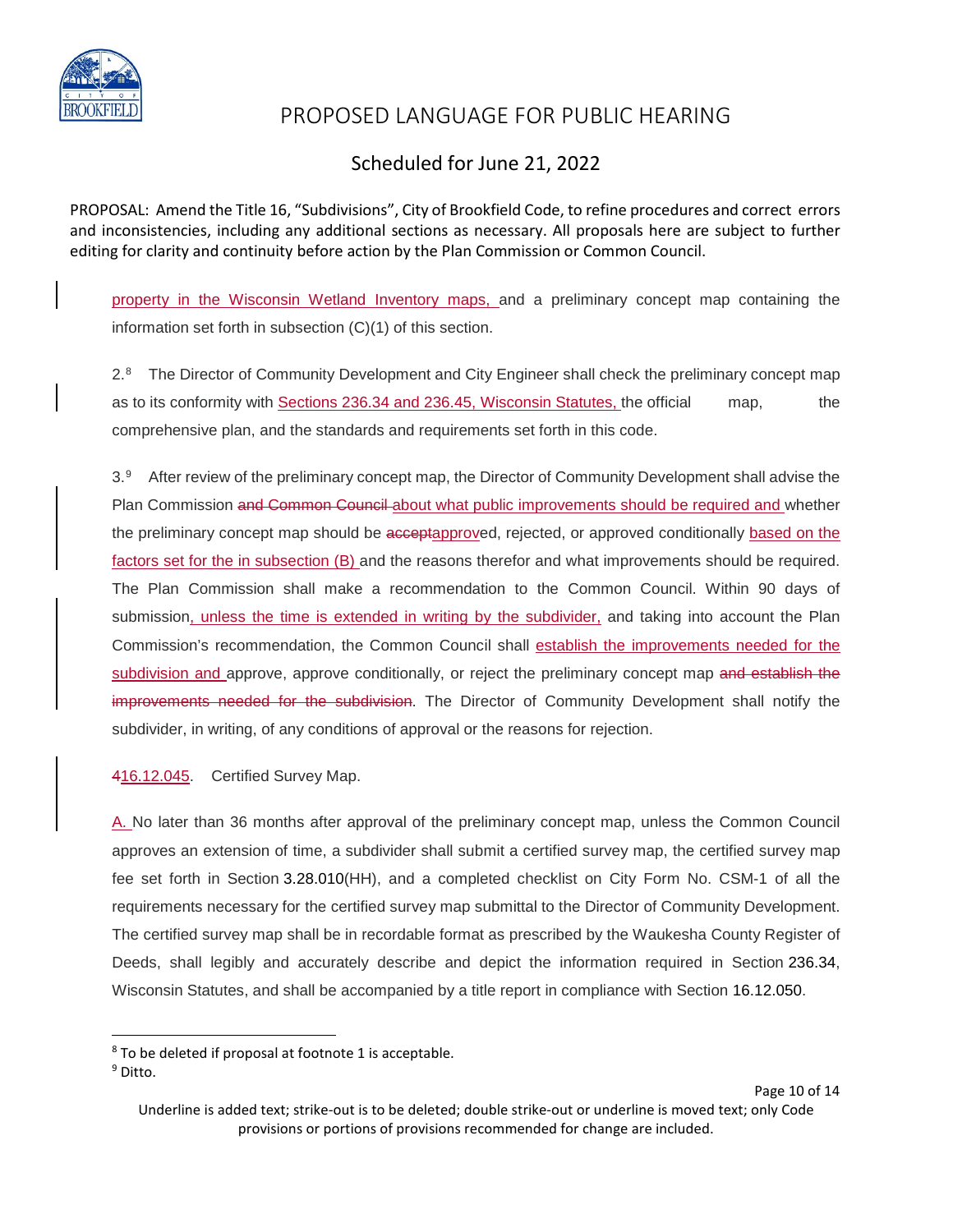

### Scheduled for June 21, 2022

PROPOSAL: Amend the Title 16, "Subdivisions", City of Brookfield Code, to refine procedures and correct errors and inconsistencies, including any additional sections as necessary. All proposals here are subject to further editing for clarity and continuity before action by the Plan Commission or Common Council.

a. If the reconfiguration results in a residual parcel in excess of three acres not intended for immediate sale or other conveyance, the Director of Community Development may waive the requirement for inclusion of the residual parcel in the certified survey map in which case a supplementary survey and map conforming to the minimum standards for property surveys in Chapter A-E7 of the Wisconsin Administrative Code shall be attached showing the relationship of the residual parcel to the parcels being subdivided.

5B. The City Engineer and Director of Community Development shall check the certified survey map as to its conformity with Section 236.34, Wisconsin Statutes, its conformity towith the preliminary concept map and any conditions of that approval, the official map, the comprehensive plan, and the standards and requirements set forth in this code.

6C. After review of the certified survey map, the Director of Community Development shall advise the Plan Commission and Common Council whether the certified survey map should be acceptapproved, approved conditionally, or rejected based on the it's compliance with the approved preliminary concept mapfactors set forth in subsection (B) of this section. The Plan Commission shall make a recommendation to the Common Council. Within 90 days or a longer period of time upon agreement with the subdivider, the Plan Commission and Common Council shall approve, conditionally approve, or reject the certified survey map. If the certified survey map is rejected or conditionally approved, the Director of Community Development shall notify the subdivider, in writing, the reasons therefor.

D. Corner Monuments. All exterior corners of the certified survey map shall be monumented in accordance with Sections 236.15 (1)(ac), (c), (d), and (g), Wisconsin Statutes. At the time that all corners are set, the professional surveyor of record for the certified survey map shall submit an affidavit to the City bearing an affirmation that all corners are set, the date the corners were set, and the professional stamp and seal. A subdivider may request a waiver from the corner documentation requirements allowing interior corners to be set after proposed improvements are completed, subject to the provisions of Section

Page 11 of 14 Underline is added text; strike-out is to be deleted; double strike-out or underline is moved text; only Code provisions or portions of provisions recommended for change are included.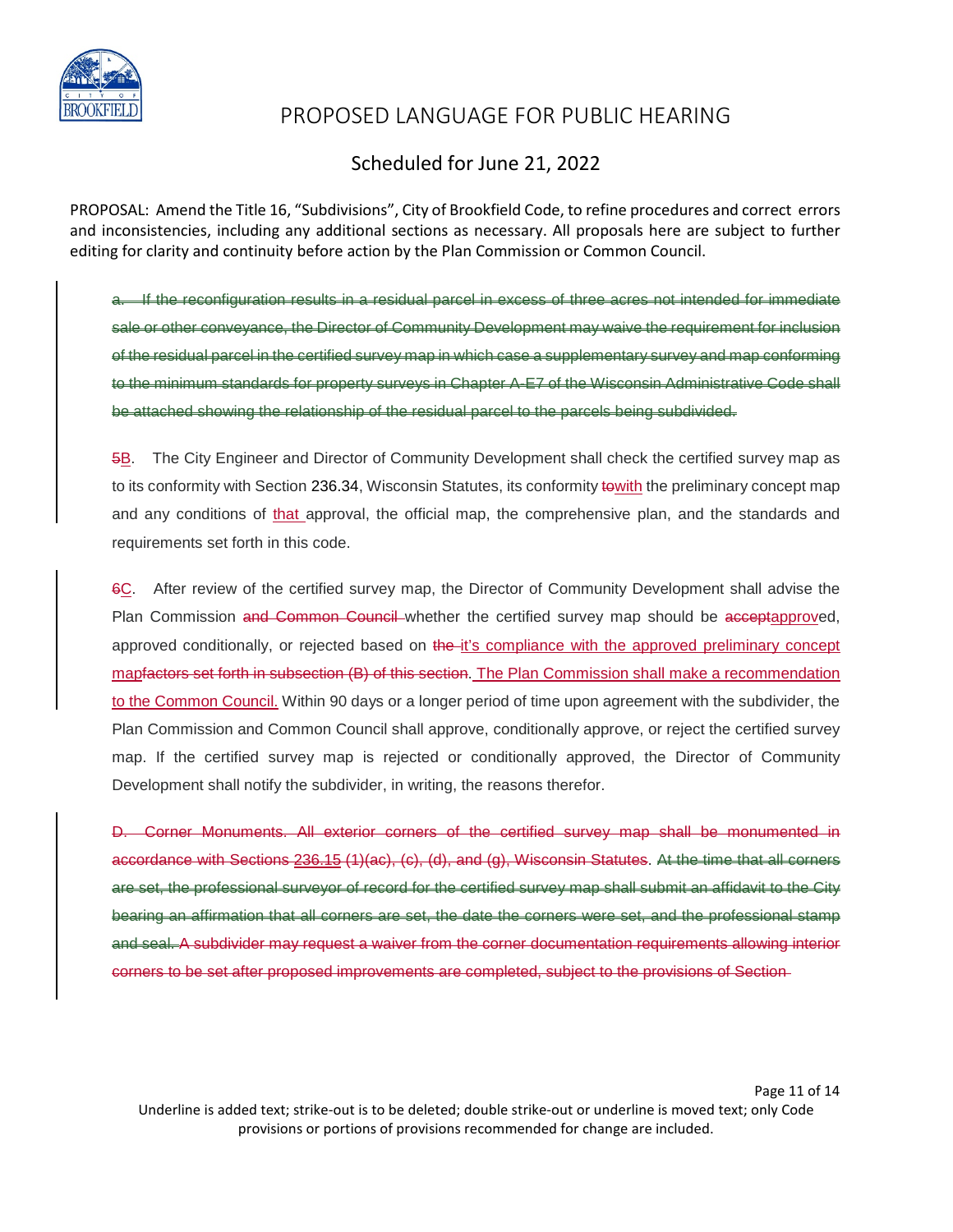

### Scheduled for June 21, 2022

PROPOSAL: Amend the Title 16, "Subdivisions", City of Brookfield Code, to refine procedures and correct errors and inconsistencies, including any additional sections as necessary. All proposals here are subject to further editing for clarity and continuity before action by the Plan Commission or Common Council.

#### 16.12.050 Title abstract required.

A title abstract shall be submitted with the preliminary plat or preliminary concept map application. The report must be dated within  $60\%$  days of the application and shall be updated within  $60\%$  days of the Common Council's expected approval date of the final plat or certified survey map. Council Aapproval will be withheld until the abstract has been received and approved by the City Attorney.

#### **16.16.010 Public sites and open space.**

A. In the design of plats or certified survey maps, due consideration shall be given to the reservation of land for wetlands; drainageways; environmental corridors; conservancy areas; open spaces; and other public purposes from development. Wetlands, ilf identified and designated for such purpose in the comprehensive plan, a neighborhood plan, the parks and open space plan, or official map, such lands shall be included in the plat or certified survey map and reserved for such purposes through dedication as an outlot or easement at the rate set forth in subsection (B) of this section or pay the fee as set forth in Chapter [15.28.](https://www.codepublishing.com/WI/Brookfield/#!/Brookfield15/Brookfield1528.html#15.28)

#### 16.16.020 Streets.

A. A public street shall be provided for convenient access to all property within the subdivision. No private street or thoroughfare shall be permitted unless in compliance with Chapter [12.09](https://www.codepublishing.com/WI/Brookfield/#!/Brookfield12/Brookfield1209.html#12.09) and Section  $16.16.040(\text{EC})(7)$  $16.16.040(\text{EC})(7)$ , the highest and best use of the land allows for a private street or thoroughfare, and it does not cause a detriment to the public health, safety, and welfare.

J. Intersections.

3. Sight distances shall be provided and maintained for intersections of new subdivision streets with existing streets consistent with the minimum sight distances per the most recent edition of AASHTO standards. Include calculations information in table format on the plat.

16.16.040 Block and lot layout.

C. Lots in General.

Page 12 of 14 Underline is added text; strike-out is to be deleted; double strike-out or underline is moved text; only Code provisions or portions of provisions recommended for change are included.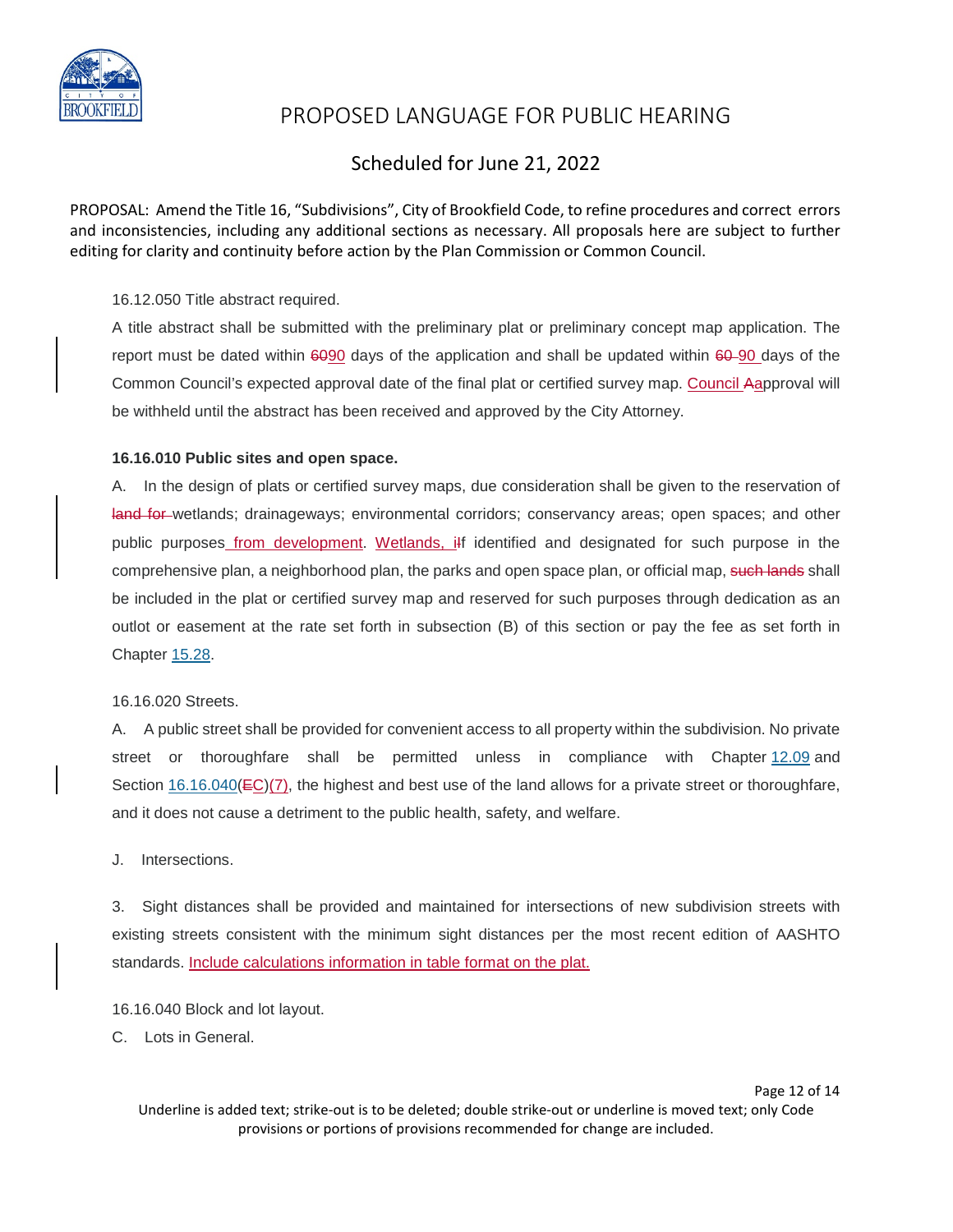

### Scheduled for June 21, 2022

PROPOSAL: Amend the Title 16, "Subdivisions", City of Brookfield Code, to refine procedures and correct errors and inconsistencies, including any additional sections as necessary. All proposals here are subject to further editing for clarity and continuity before action by the Plan Commission or Common Council.

3. The maximum depth to width proportion shall be two and one-half to one for lot widths of 100 feet or more.

7. Every lot shall front the public street from which it derives primary access a minimum of 120 feet, except those zoned Village Area Business district under §17.50. Lots with access only to existing private streets shall front the private street and shall be permitted only with a reciprocal access easement in a Cityapproved form.

11. Double frontage and reversed frontage lots are prohibited except to provide separation of residential development from major streets or to overcome specific disadvantages of topography and orientation.

12. Lots shall be comprised of the minimal number of lot lines practical and should not exceed four sides.

#### 16.16.070 Variances.

A. The Plan Commission may allow a variance from the provisions of this chapter if the subdivider proves by substantial evidence that strict compliance with the provisions of this chapter would render conformity an unnecessary hardship or a variance allows a public purpose to be achieved. To determine if an unnecessary hardship exists, the subdivider must prove that the property has a unique condition that renders conformity impossible or highly impracticable, compliance would prevent the subdivider from using the property for a permitted purpose, and a variance would not be contrary to the public interest. Unnecessary hardships may not be selfimposed. A public purpose is defined as achieving a public transportation, public utility, or public recreation or open space goal or objective as identified in the comprehensive plan. The Plan Commission may allow a variance from the provisions of Section 16.16.040.C.7. for properties in zoned Village Area Business District (§17.50) upon a showing of no economic viability.

B. The request for variance shall be filed along with the application for a preliminary plat or preliminary concept map. The Plan Commission shall afford the subdivider and the City a hearing to present evidence to the Commission to determine the aforementioned factors and shall render findings of fact, conclusions of law, and a recommendation to the Common Council on the matter within 45 days after the conclusion of the hearing. The Common Council shall make the final determination as whether to adopt the recommendation of the Plan Commission or make such

Page 13 of 14

Underline is added text; strike-out is to be deleted; double strike-out or underline is moved text; only Code provisions or portions of provisions recommended for change are included.